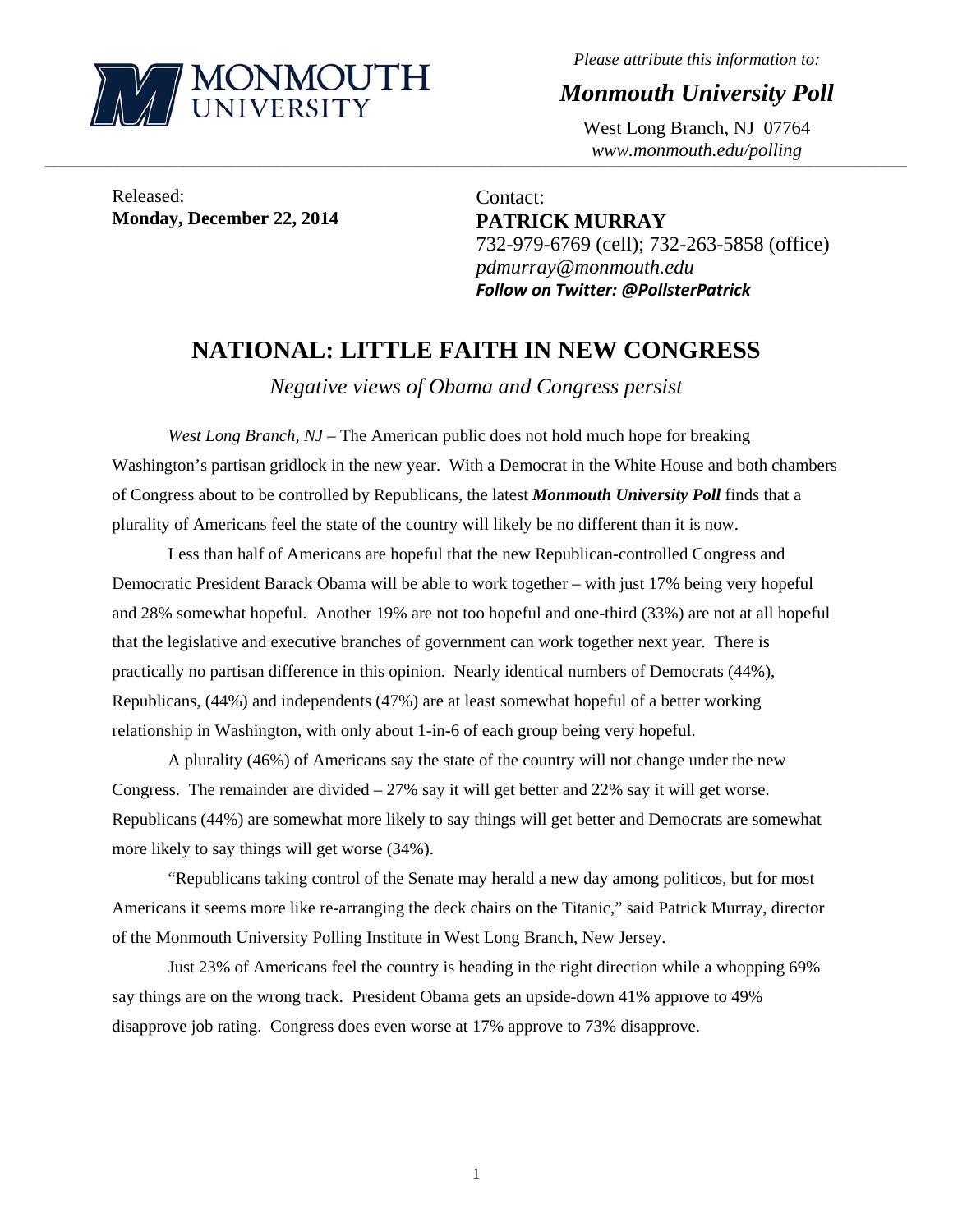The public holds basically the same opinion of both chambers of Congress – 60% say they have performed about the same, while 15% say the House of Representatives has been doing a better job for the country and 14% say the Senate has been doing a better job.

 The poll looked ahead to 2016 and the hypothetical possibility that both the next president and Congressional leadership may come from the same party. About half (49%) of the public believes that this outcome would help get things done in Washington, 35% say it would make no difference, and another 10% feel that one-party control of the executive and legislative branches would actually make gridlock worse. Republicans (70%) – perhaps being more optimistic about their prospects for winning both Congress and the White House – are more likely than Democrats (41%) or independents (44%) to feel that one-party control would improve Washington gridlock.

 Most Americans are aware that Republicans won control of the Senate (71%) and kept control of the House (67%) in last month's mid-term elections. This marks some improvement in awareness of DC politics. A *Monmouth University Poll* taken last year found fewer Americans knew that the House was controlled by the GOP (49%) and the Senate by Democrats (45%). Of course, that poll was taken in the summer of an off-year, when the public is less attuned to politics than it is during an election season.

The *Monmouth University Poll* was conducted by telephone from December 10 to 14, 2014 with 1,008 adults in the United States. This sample has a margin of error of  $\pm$  3.1 percent. The poll was conducted by the Monmouth University Polling Institute in West Long Branch, New Jersey.

#### *The questions referred to in this release are as follows:*  (\* Some columns may not add to 100% due to rounding.)

#### 1. Do you approve or disapprove of the job Barack Obama is doing as president?

|                   |              |     | <b>REGISTERED</b><br>VOTER | <b>PARTY ID</b> |     |     |      | <b>GENDER</b> | AGE   |       |       | <b>RACE</b> |                    |  |
|-------------------|--------------|-----|----------------------------|-----------------|-----|-----|------|---------------|-------|-------|-------|-------------|--------------------|--|
|                   | <b>TOTAL</b> | Yes | No                         | Rep             | Ind | Dem | Male | Female        | 18-34 | 35-54 | $55+$ | White       | Black/<br>Hispanic |  |
| Approve           | 41%          | 42% | 38%                        | 14%             | 33% | 79% | 37%  | 46%           | 41%   | 41%   | 42%   | 34%         | 58%                |  |
| <b>Disapprove</b> | 49%          | 50% | 43%                        | 82%             | 52% | 14% | 54%  | 44%           | 42%   | 54%   | 50%   | 58%         | 27%                |  |
| (VOL) No opinion  | 10%          | 8%  | 18%                        | 3%              | 15% | 7%  | 9%   | 11%           | 17%   | 6%    | 8%    | 9%          | 15%                |  |

| TREND:           | December | July  |
|------------------|----------|-------|
|                  | 2014     | 2013  |
| Approve          | 41%      | 42%   |
| Disapprove       | 49%      | 51%   |
| (VOL) No opinion | 10%      | 6%    |
| <b>Unwtd N</b>   | 1.008    | 1.012 |

## 2. Do you approve or disapprove of the job the U.S. Congress is doing?

|                  | <b>TOTAL</b> |     | <b>REGISTERED</b><br>VOTER |     | PARTY ID |     |      | GENDER |       | AGE       |       |       | RACE               |  |  |
|------------------|--------------|-----|----------------------------|-----|----------|-----|------|--------|-------|-----------|-------|-------|--------------------|--|--|
|                  |              | Yes | No                         | Rep | Ind      | Dem | Male | Female | 18-34 | $35 - 54$ | $55+$ | White | Black/<br>Hispanic |  |  |
| Approve          | 17%          | 15% | 23%                        | 19% | 13%      | 20% | 15%  | 18%    | 20%   | 17%       | 13%   | 14%   | 24%                |  |  |
| Disapprove       | 73%          | 75% | 60%                        | 75% | 75%      | 70% | 77%  | 68%    | 64%   | 77%       | 77%   | 75%   | 63%                |  |  |
| (VOL) No opinion | 11%          | 9%  | 16%                        | 6%  | 11%      | 10% | 8%   | 13%    | 15%   | 7%        | 10%   | 10%   | 13%                |  |  |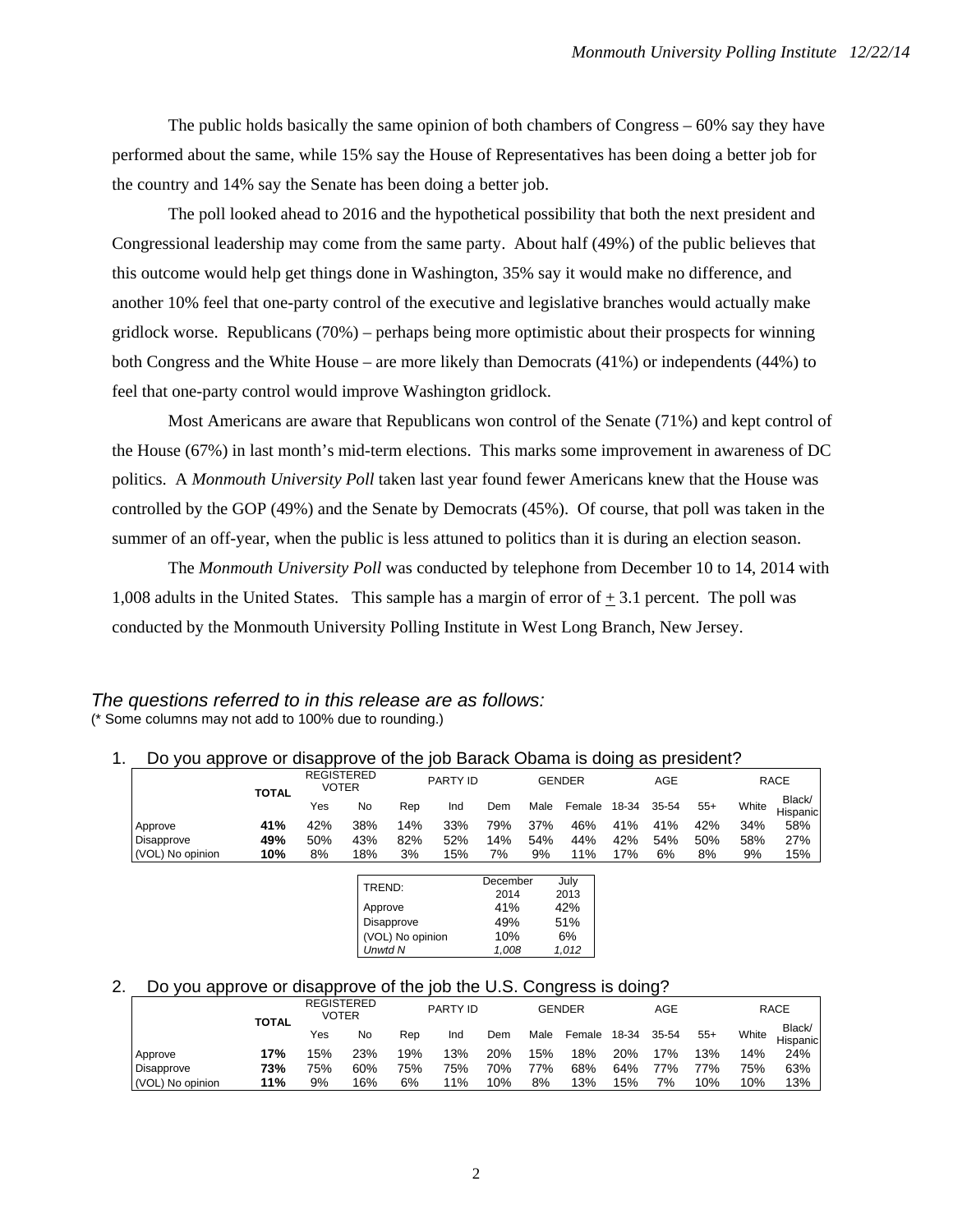| TREND:           | December | July  |
|------------------|----------|-------|
|                  | 2014     | 2013  |
| Approve          | 17%      | 14%   |
| Disapprove       | 73%      | 76%   |
| (VOL) No opinion | 11%      | 10%   |
| <b>Unwtd N</b>   | 1.008    | 1.012 |

3. Would you say things in the country are going in the right direction, or have they gotten off on the wrong track?

|                  | <b>TOTAL</b> |     | <b>REGISTERED</b><br><b>VOTER</b> | <b>PARTY ID</b> |     |     | <b>GENDER</b> |        |       | AGE   |       |       | <b>RACE</b>        |  |  |
|------------------|--------------|-----|-----------------------------------|-----------------|-----|-----|---------------|--------|-------|-------|-------|-------|--------------------|--|--|
|                  |              | Yes | No                                | Rep             | Ind | Dem | Male          | Female | 18-34 | 35-54 | $55+$ | White | Black/<br>Hispanic |  |  |
| Right direction  | 23%          | 21% | 29%                               | 10%             | 19% | 40% | 25%           | 21%    | 21%   | 23%   | 23%   | 20%   | 29%                |  |  |
| Wrong track      | 69%          | 71% | 58%                               | 87%             | 74% | 45% | 69%           | 68%    | 66%   | 72%   | 68%   | 73%   | 59%                |  |  |
| (VOL) Depends    | 5%           | 5%  | 8%                                | 2%              | 5%  | 9%  | 4%            | 7%     | 8%    | 3%    | 5%    | 4%    | 7%                 |  |  |
| (VOL) Don't know | 3%           | 3%  | 4%                                | $1\%$           | 1%  | 6%  | 2%            | 4%     | 5%    | 1%    | 4%    | 3%    | 5%                 |  |  |
|                  |              |     |                                   |                 |     |     |               |        |       |       |       |       |                    |  |  |

| TREND:                 | December | July  |
|------------------------|----------|-------|
|                        | 2014     | 2013  |
| <b>Right direction</b> | 23%      | 28%   |
| Wrong track            | 69%      | 63%   |
| (VOL) Depends          | 5%       | 5%    |
| (VOL) Don't know       | 3%       | 4%    |
| <b>Unwtd N</b>         | 1,008    | 1.012 |

4. As you may know, Congress is divided into two chambers. Which one has been doing a better job for the country – the Senate or the House of Representatives – or have they performed about the same?

|                    | <b>TOTAL</b> | <b>REGISTERED</b><br>VOTER |       | <b>PARTY ID</b> |     |     |      | <b>GENDER</b> | AGE   |       |       |       | <b>RACE</b>        |  |  |
|--------------------|--------------|----------------------------|-------|-----------------|-----|-----|------|---------------|-------|-------|-------|-------|--------------------|--|--|
|                    |              | Yes                        | No    | Rep             | Ind | Dem | Male | Female        | 18-34 | 35-54 | $55+$ | White | Black/<br>Hispanic |  |  |
| Senate             | 14%          | 15%                        | $1\%$ | 7%              | 9%  | 27% | 16%  | 13%           | 14%   | 15%   | 13%   | 14%   | 14%                |  |  |
| House              | 15%          | 16%                        | 12%   | 28%             | 14% | 8%  | 18%  | 13%           | 15%   | 13%   | 18%   | 17%   | 11%                |  |  |
| Performed the same | 60%          | 59%                        | 66%   | 53%             | 66% | 58% | 58%  | 62%           | 57%   | 64%   | 59%   | 56%   | 67%                |  |  |
| (VOL) Don't know   | 10%          | 10%                        | 12%   | 12%             | 11% | 8%  | 8%   | 13%           | 14%   | 8%    | 9%    | 13%   | 8%                 |  |  |

| TREND:             | December | July  |
|--------------------|----------|-------|
|                    | 2014     | 2013  |
| Senate             | 14%      | 14%   |
| House              | 15%      | 18%   |
| Performed the same | 60%      | 60%   |
| (VOL) Don't know   | 10%      | 8%    |
| <b>Unwtd N</b>     | 1.008    | 1.012 |
|                    |          |       |

## [*QUESTIONS 5 AND 6 WERE ROTATED*]

# 5. Do you know which party won control of the Senate in last month's elections? [*If YES*: Which one – Democrat or Republican?]

|                                    | <b>TOTAL</b> |     | <b>REGISTERED</b><br>VOTER |     | <b>PARTY ID</b> |     |      | <b>GENDER</b> |       | AGE   | <b>RACE</b> |       |                    |
|------------------------------------|--------------|-----|----------------------------|-----|-----------------|-----|------|---------------|-------|-------|-------------|-------|--------------------|
|                                    |              | Yes | No                         | Rep | Ind             | Dem | Male | Female        | 18-34 | 35-54 | $55+$       | White | Black/<br>Hispanic |
| Yes, Republican                    | 71%          | 76% | 47%                        | 74% | 68%             | 72% | 75%  | 66%           | 55%   | 76%   | 80%         | 73%   | 63%                |
| Yes, Democrat ( <i>incorrect</i> ) | 4%           | 4%  | 5%                         | 5%  | 2%              | 8%  | 5%   | 4%            | 6%    | 3%    | 4%          | 4%    | 5%                 |
| No. don't know                     | 24%          | 19% | 48%                        | 22% | 30%             | 19% | 20%  | 29%           | 38%   | 21%   | 15%         | 22%   | 32%                |

## 6. Do you know which party won control of the House of Representatives in last month's elections? [*If YES*: Which one – Democrat or Republican?]

|                                    | <b>REGISTERED</b><br>PARTY ID<br><b>GENDER</b><br><b>VOTER</b><br><b>TOTAL</b> |     |     |     |     |     | AGE  |        | <b>RACE</b> |       |       |       |                    |
|------------------------------------|--------------------------------------------------------------------------------|-----|-----|-----|-----|-----|------|--------|-------------|-------|-------|-------|--------------------|
|                                    |                                                                                | Yes | No  | Rep | Ind | Dem | Male | Female | 18-34       | 35-54 | $55+$ | White | Black/<br>Hispanic |
| Yes, Republican                    | 67%                                                                            | 73% | 41% | 70% | 65% | 72% | 75%  | 59%    | 50%         | 74%   | 76%   | 71%   | 60%                |
| Yes, Democrat ( <i>incorrect</i> ) | 5%                                                                             | 4%  | 8%  | 2%  | 4%  | 7%  | 5%   | 4%     | 7%          | 3%    | 3%    | 4%    | 4%                 |
| No. don't know                     | 29%                                                                            | 23% | 51% | 27% | 31% | 21% | 19%  | 37%    | 43%         | 24%   | 19%   | 25%   | 36%                |